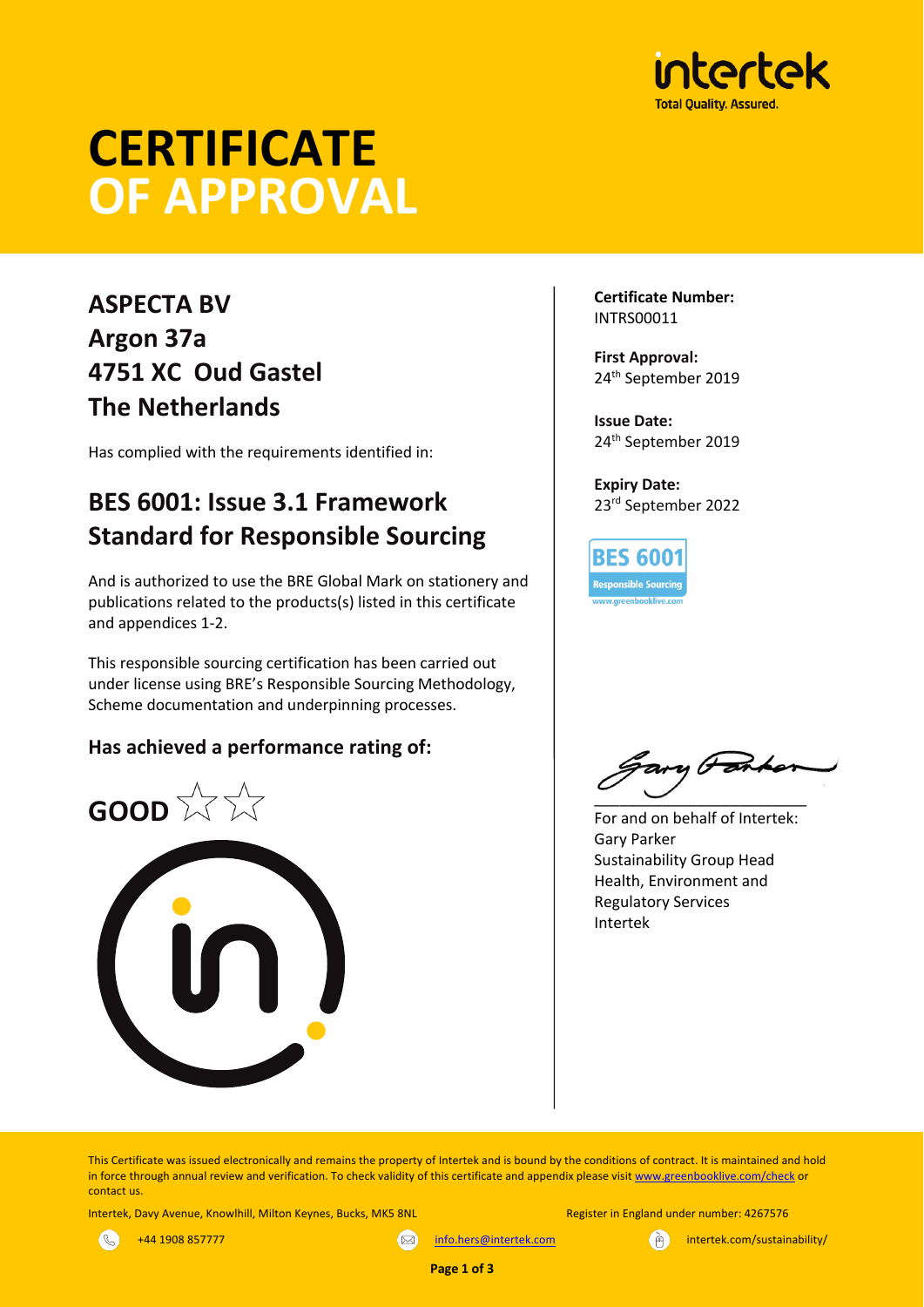

## **Appendix to Certificate Number: INTRS00011**

#### **Production sites:**

| <b>Site Assessed</b>                            | <b>Product Groups</b>          |
|-------------------------------------------------|--------------------------------|
| LY (Also referred to as YIHUA)                  | Aspecta TEN                    |
| Industry Development Area of Yangshe town       | Elemental by Aspecta Isocore 8 |
| Zhangjiagang City, Jiangsu Province, P.R. China | mm/0,55                        |

#### **Score Summary**

| <b>Section</b>                                                   | <b>Total Score</b> | <b>Overall Performance Rating</b> |  |
|------------------------------------------------------------------|--------------------|-----------------------------------|--|
| 3.2. & 3.3. Organizational and<br><b>Supply Chain Management</b> | 16 - Excellent     | GOOD                              |  |
| 3.4 Environmental and Social<br>Requirements                     | $17 - Good$        |                                   |  |

In accordance with the scheme requirements, you must notify us of any changes in circumstances so that we can amend the Certification details.

C For and on behalf of Intertek Name, Title Name, Title First Approval Issue Date Expiry Date

intertek **Total Quality, Assured** 

Gary Parker Sustainability Group Head, Health, Environmental and

Regulatory Services 24/09/2019 24/09/2019 23/09/2022<br>
Name, Title **24/09/2019** 24/09/2019 24/09/2019 25sue Date 25 24/09/2019



This Certificate was issued electronically and remains the property of Intertek and is bound by the conditions of contract. It is maintained and hold in force through annual review and verification. To check validity of this certificate and appendix please visit www.greenbooklive.com/check or contact us.

**Page 2 of 3**

Intertek, Davy Avenue, Knowlhill, Milton Keynes, Bucks, MK5 8NL Register in England under number: 4267576

 $\mathcal{S}$